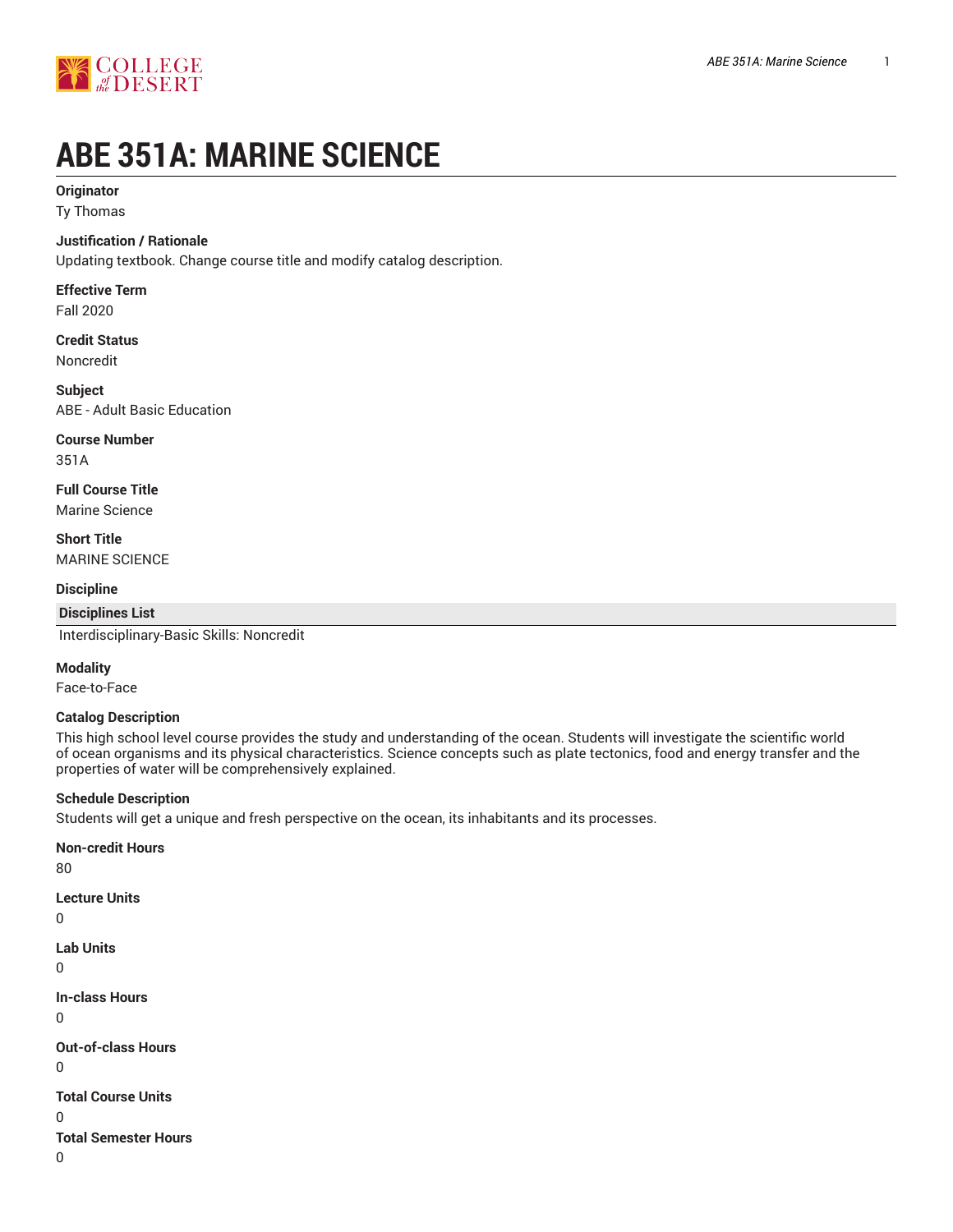

# **Required Text and Other Instructional Materials**

**Resource Type**

Book

**Author**

Meghan E Marrero, Ed.D. Glen Schuster, M.S.

**Title**

Marine Science, The Dynamic Ocean

**Edition** First

**City** Rye, New York

**Publisher**

Pearson

**Year** 2012

**College Level** No

**Flesch-Kincaid Level** 11.7

**ISBN #** 978-0-13-319217-9

# **For Text greater than five years old, list rationale:**

This is inline with our requirements. There "may" be a newer version next year but we couldn't wait on a "maybe". Other's were very old.

**Class Size Maximum**

50

## **Course Content**

- 1. Bird Adaptations
- 2. Amphibians
- 3. Conservation
- 4. Water Reptiles
- 5. Water Environments
- 6. Fish

## **Course Objectives**

|             | <b>Objectives</b>                                                                     |
|-------------|---------------------------------------------------------------------------------------|
| Objective 1 | Give examples of adaptations in diverse marine ecosystems.                            |
| Objective 2 | Give examples of how tides affect marine organisms.                                   |
| Objective 3 | Identify the different marine ecosystems.                                             |
| Objective 4 | Compare and contrast the characteristics of marine reptiles and birds.                |
| Objective 5 | Discuss human impacts on the ocean and how they can be detected by satellite imagery. |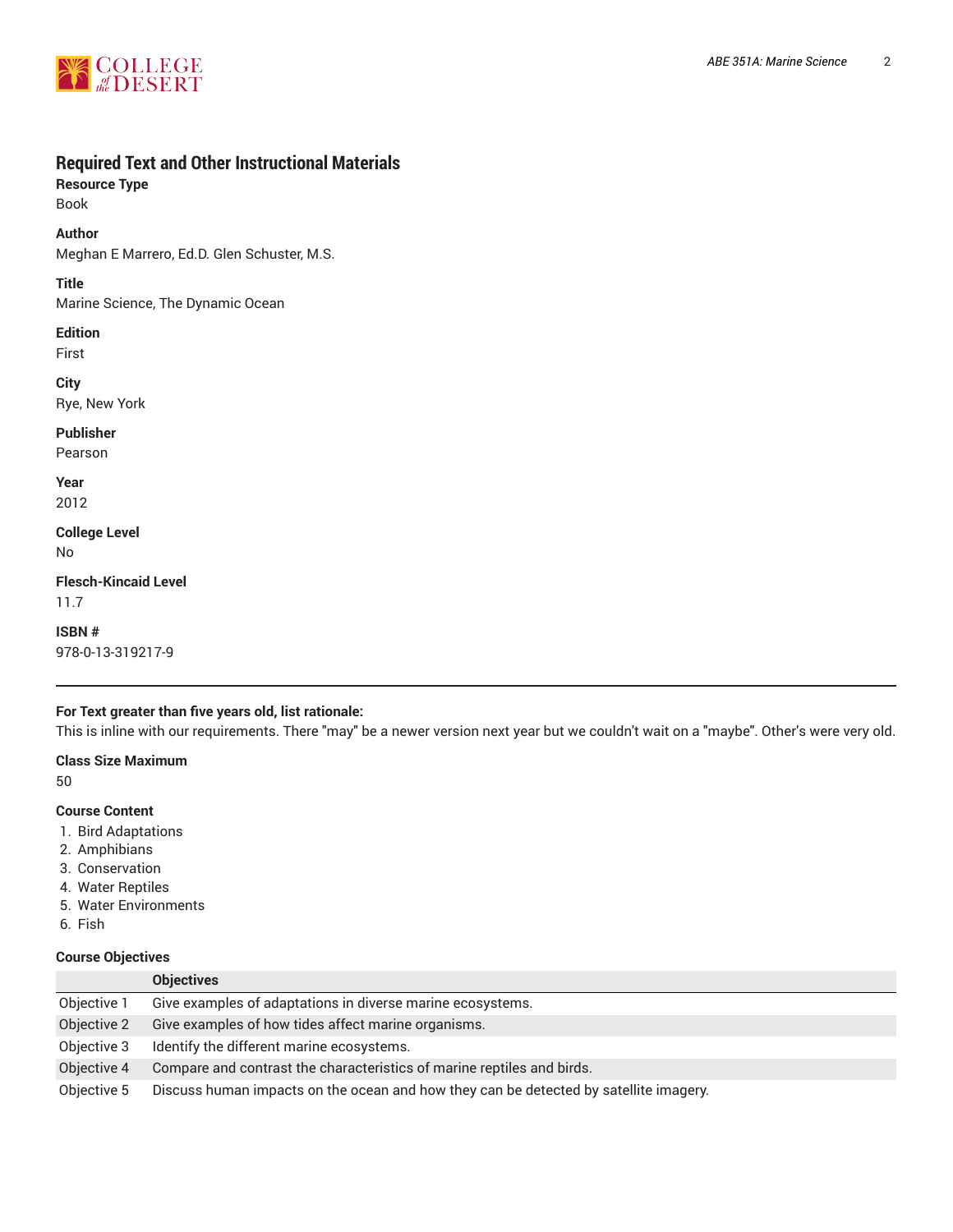

# **Student Learning Outcomes**

| <b>SWAGIIL LEAHING OULCONNES</b> |                                                                                                                                   |                                                                                                        |                                                                    |  |
|----------------------------------|-----------------------------------------------------------------------------------------------------------------------------------|--------------------------------------------------------------------------------------------------------|--------------------------------------------------------------------|--|
|                                  | Upon satisfactory completion of this course, students will be able to:                                                            |                                                                                                        |                                                                    |  |
| Outcome 1                        | Recognize and understand the history, evolution, environmental conditions, ecosystems and resources of oceans and<br>marine life. |                                                                                                        |                                                                    |  |
| Outcome 2                        | List and categorize water life animals.                                                                                           |                                                                                                        |                                                                    |  |
| <b>Methods of Instruction</b>    |                                                                                                                                   |                                                                                                        |                                                                    |  |
| <b>Method</b>                    | Please provide a description or examples of how each instructional<br>method will be used in this course.                         |                                                                                                        |                                                                    |  |
| Individualized Study             |                                                                                                                                   |                                                                                                        | Students read, take notes at their own pace and their own methods. |  |
| <b>Methods of Evaluation</b>     |                                                                                                                                   |                                                                                                        |                                                                    |  |
| <b>Method</b>                    |                                                                                                                                   | Please provide a description or examples of how<br>each evaluation method will be used in this course. | <b>Type of Assignment</b>                                          |  |
| Tests/Quizzes/Examinations       |                                                                                                                                   | Topic exams and CASAS testing                                                                          | In Class Only                                                      |  |
| Self-paced testing               |                                                                                                                                   | Study notes, Topic reviews, flash cards                                                                | In and Out of Class                                                |  |
| Mid-term and final evaluations   |                                                                                                                                   | No Final exam. Grade is the accumulation of total<br>work passed/completed.                            | In Class Only                                                      |  |

#### **Assignments**

## **Other In-class Assignments**

• No assignment, but Flash Cards are available as a resource.

## **Other Out-of-class Assignments**

- 1. Lesson review
- 2. Vocabulary development
- 3. Mastery review

## **Grade Methods**

Pass/No Pass Only

## **MIS Course Data**

**CIP Code** 53.0201 - High School Equivalence Certificate Program.

**TOP Code** 493062 - High School Diploma Program/GED

**SAM Code** E - Non-Occupational

**Basic Skills Status** Basic Skills

**Prior College Level** Not applicable

**Cooperative Work Experience** Not a Coop Course

**Course Classification Status** Other Non-credit Enhanced Funding

**Approved Special Class** Not special class